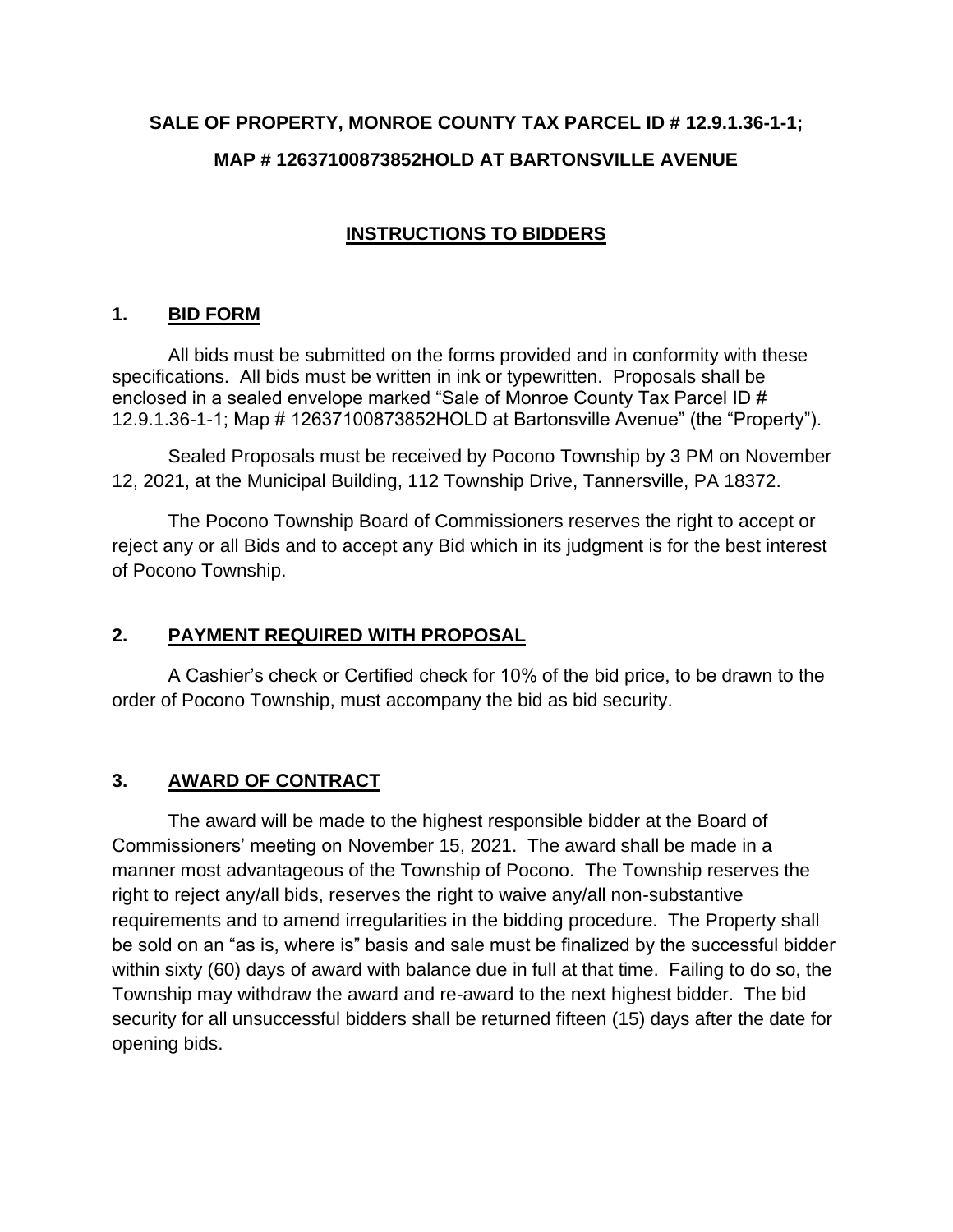### **4. PROPERTY INSPECTIONS**

Contact Pocono Township at 570-629-1922, or email [tmunoz@poconopa.gov](mailto:tmunoz@poconopa.gov) to schedule an appointment to view the property.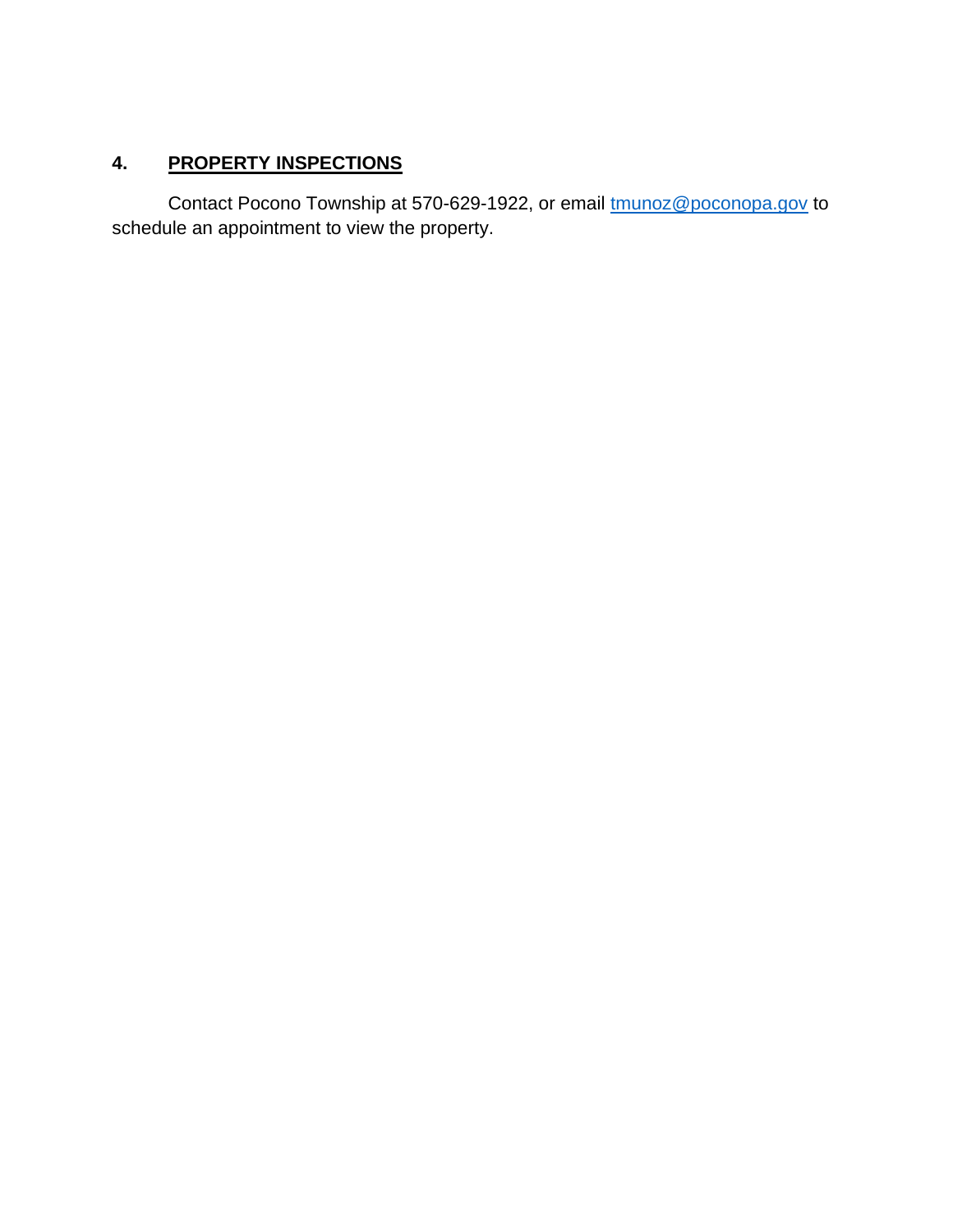#### **PROPOSAL FORM**

| To: Pocono Township, Monroe County                                                                                                     |                                                         |
|----------------------------------------------------------------------------------------------------------------------------------------|---------------------------------------------------------|
| My/Our Bid for the Property is as follows:                                                                                             |                                                         |
| Monroe County Tax Parcel ID # 12.9.1.36-1-1 \$                                                                                         | (fill in your numerical bid price<br>on the line above) |
|                                                                                                                                        |                                                         |
| Signature                                                                                                                              | <b>Print Name</b>                                       |
| <u> 1989 - Johann Barbara, martxa alemaniar arg</u>                                                                                    |                                                         |
| Firm Name (if applicable):                                                                                                             |                                                         |
|                                                                                                                                        |                                                         |
| <u> 1989 - Johann Harry Harry Harry Harry Harry Harry Harry Harry Harry Harry Harry Harry Harry Harry Harry Harry</u><br>Phone Number: |                                                         |